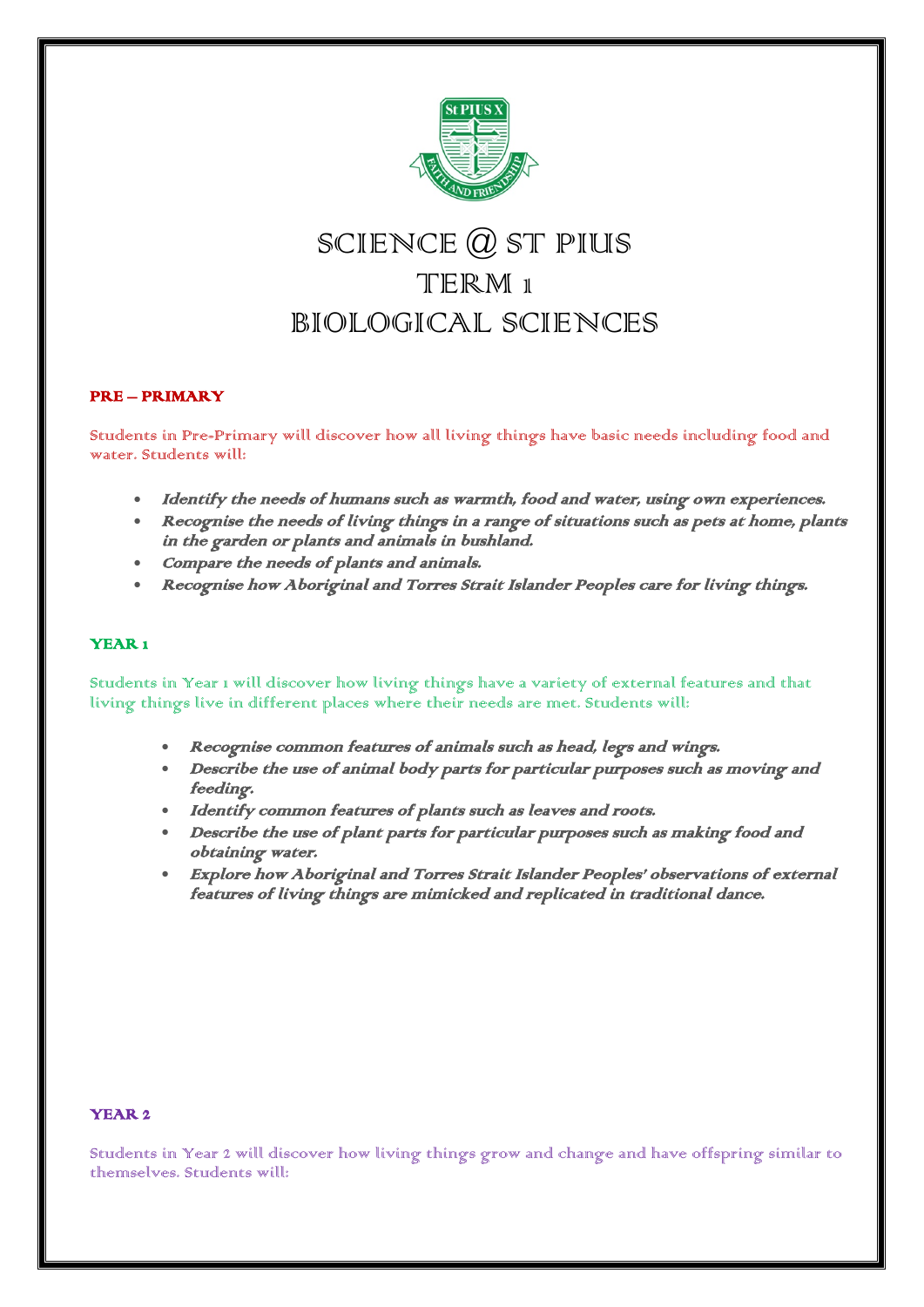- Represent personal growth and changes from birth.
- Recognise that living things have predictable characteristics at different stages of development.
- explore different characteristics of life stages in animals such as egg, caterpillar and butterfly.
- Observe that all animals have offspring, usually with two parents.

# YEAR<sub>3</sub>

Living things can be grouped on the basis of [observable](https://k10outline.scsa.wa.edu.au/home/teaching/curriculum-browser/science-v8/overview/glossary/observable) features and can be distinguished from non-living things. Students will:

- Recognise characteristics of living things such as growing, moving, sensitivity and reproducing.
- Recognise the range of different living things.
- Sort living and non-living things based on characteristics
- Explore differences between living, once living and products of living things.
- Investigate Aboriginal and Torres Strait Islander Peoples' systems of classifying living things and how these systems differ from those used by contemporary science.
- Recognise Aboriginal and Torres Strait Islander Peoples' use of observable features to group living things.

#### YEAR 4

Living things have life cycles. Living things depend on each other and the [environment](https://k10outline.scsa.wa.edu.au/home/teaching/curriculum-browser/science-v8/overview/glossary/environment) to survive. Students will

• Make and record observations of living things as they develop through their life cycles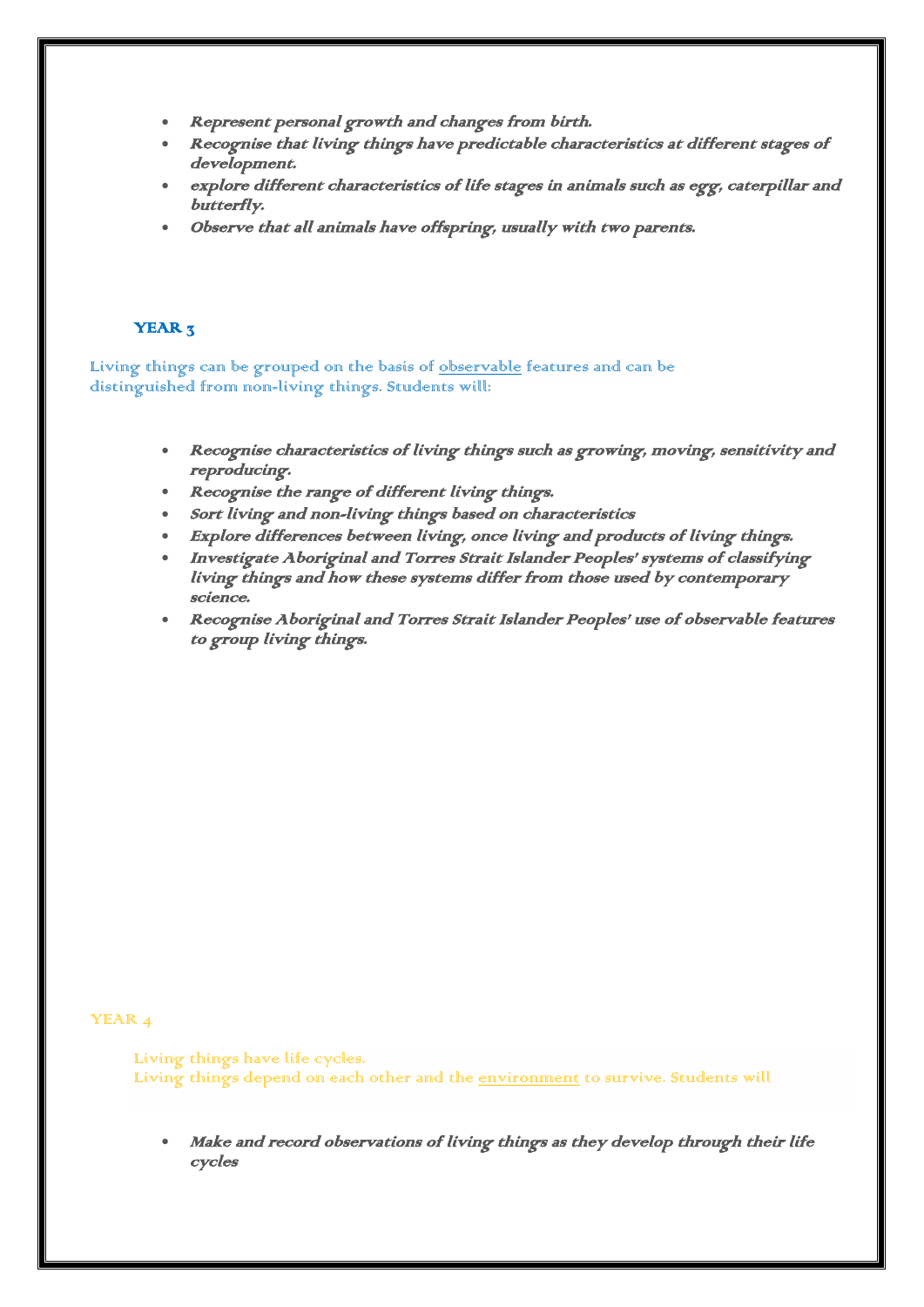- Describe the stages of life cycles of different living things such as insects, birds, frogs and flowering plants.
- Compare life cycles of animals and plants
- recognise that environmental factors can affect life cycles such as fire and seed germination.
- investigate how Aboriginal and Torres Strait Islander Peoples understand and utilise the life cycles of certain species.

## YEAR<sub>5</sub>

Living things have structural features and adaptations that help them to survive in their [environment.](https://k10outline.scsa.wa.edu.au/home/teaching/curriculum-browser/science-v8/overview/glossary/environment) Students will:

- Explain how particular adaptations help survival such as nocturnal behaviour, silvery coloured leaves of dune plants.
- Describe and listing adaptations of living things suited for particular Australian environments.
- Explore general adaptations for particular environments such as adaptations that aid water conservation in deserts.
- Investigate Aboriginal and Torres Strait Islander Peoples' knowledge of the adaptations of certain species and how those adaptations can be exploited.

### YEAR 6

The growth and survival of living things are affected by physical conditions of their [environment.](https://k10outline.scsa.wa.edu.au/home/teaching/curriculum-browser/science-v8/overview/glossary/environment) Students will:

- Observe the growth of fungi such as yeast and bread mould in different conditions
- Researching organisms that live in extreme environments such as Antarctica or a desert
- Considering the effects of physical conditions causing migration and hibernation
- investigating how changing the physical conditions for plants impacts on their growth and survival such as salt water, use of fertilizers and soil

types<sup>-</sup>